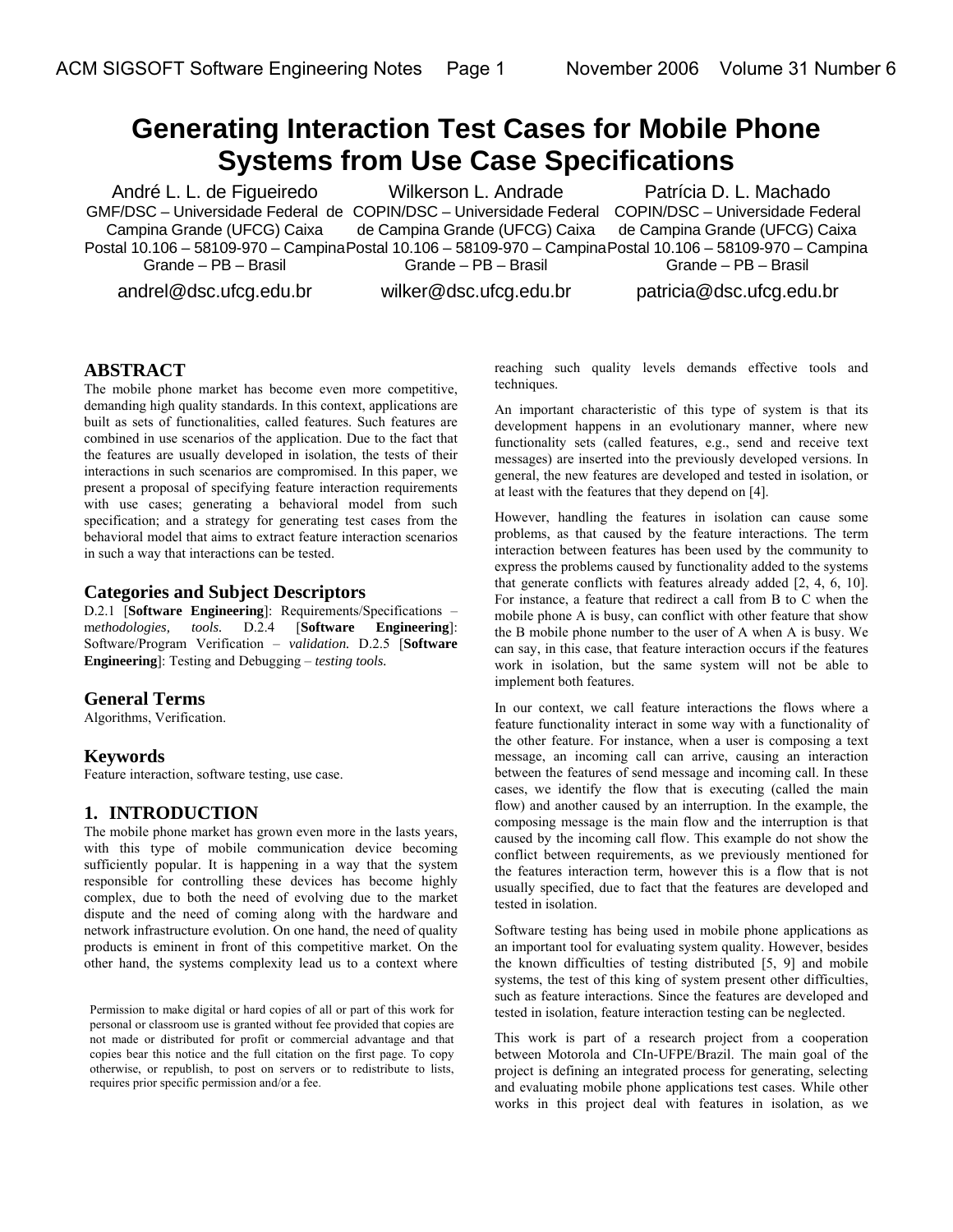- A way of specifying interactions in use cases;
- A behavioral model architecture, based on the CSP notation, in which feature interactions can be presented;
- A strategy for feature interaction test case generation.

This paper is structured as follows. In Section 2, an overview of CSP [8] is presented. In Section 3, the context where our proposal is inserted into is presented. In the Sections 4, 5, and 6 we present our proposal showing, respectively, how to specify feature interactions in use cases, the behavioral model generated from those use cases, and a strategy for test cases generation. In Section 7, we discuss the related works. Finally, the conclusions are showed in Section 8.

### **2. CSP OVERVIEW**

The process algebra CSP is a formal specification language primarily designed to describe the behavior of concurrent and distributed systems [14]. The fundamental idea of CSP is a communication based on events; events are abstractions of real world actions. Events are assumed to be drawn from a set  $\Sigma$ , the *alphabet* of a specification. Thus, the set  $\Sigma$  contains all possible communications that a CSP specification can perform.

In a specification, events are introduced by channel declarations; channels can be typed or untyped. Untyped channels (turnOn) are indeed events (or simply synchronization points) whereas typed channels (send) are collection of events (also seen as vehicles to communicate data of the respective type). Types are built-in (Int for integers) or user-defined (datatype denotes enumerations and nametype abbreviations). The following fragment of a CSP specification illustrates these elements:

```
datatype MESSAGES = SMS | MMS | EMS 
nametype PHONE = Int 
channel turnOn 
channel send, receive: MESSAGES.PHONE
```
The typed channel send can communicate any data from the composed type MESSAGES.PHONE. Thus, an event from this collection is an element whose name is send, followed by (.) a value formed from the enumerated type MESSAGES (or an SMS, MMS or EMS message), followed by (.) a phone, specified by the type PHONE (the integers set). For instance, one such an element is send.SMS.1.

Typed events can be used to input or output data. Thus, to describe an input using the channel receive, we write receive?msg?phone. This pattern introduces two variables: msg and phone. Their values are only determined after a communication has occurred successfully.

CSP uses the concept of process to input or output data, synchronize communications, and describe behaviors. A process is a behavioral unit. Here, we consider the following simplified CSP process grammar:

```
P : := STOP
         | SKIP 
         a \rightarrow P| P |˜| P 
      | P [] P 
        | P [|X|]P 
         \mathcal Q
```
The communication between two processes can only occur through synchronization, i.e., the same event occur in two processes at the same time.

In CSP, two basic processes deserve special attention: the first is the process STOP, which represents a broken machine (that is, a machine that is unable to communicate anything), and the second is the process SKIP used to denote a successfully terminated process.

The simplest behavior, with the exception of STOP and SKIP, is given by the prefix  $(-)$  operator. The process  $e \rightarrow$  P offers the event e to its environment and waits indefinitely for its occurrence. Once the event  $e$  occurs, the process  $e \rightarrow P$ behaves like P. A CSP environment is anything which can interact with a process.

Alternative behavior is characterized by two kinds of choice operators: The internal or non-deterministic choice  $(| \circ |)$  and the external or deterministic choice ([]). The process  $P \mid \uparrow$  | Q behaves like P or Q independent of the environment. That is, the process  $P \mid \tilde{ } \mid Q$  passes to behave like P or Q and only after that the environment can interact with it. On the other hand, the process  $P \mid ]$   $Q$  can behave like P or  $Q$  but the choice is decided by the environment. That is, if the environment is only able to interact with  $P$ , then  $P$  is chosen, otherwise  $Q$  is chosen.

Processes can be combined to describe the architecture of systems through parallel composition. The parallel composition, denoted by  $[|X|]$ , is used to put two processes in parallel, in which case they should synchronize in all communication events in the set X. For instance, the process  $P \mid |ch| \mid Q$  describes the parallel composition of processes P and Q, where they should execute all events from channel ch simultaneously. Events outside X should be executed independently on each process.

A CSP process is defined by an equation, where the left-hand side has the name of the process with eventual parameters, and the right-hand side has a process body given by a composition of the previous operators. The following equation defines the process TEST\_CASE\_1 as a series of prefixes terminating successfully.

```
TEST_CASE_1 = 
    setup -> goTo.MESSAGE_EDITOR.1 ->
    \frac{1}{\text{create.SMS.1}} -> test -> send. SMS.1 ->
    receive?mesg.1 -> open.mesg -> cleanup -
```
> delete.mesg -> goTo.IDLE -> SKIP

To capture non-terminating behavior, we simply use recursive processes. The last element of the simplified CSP process grammar refers to a recursive process call (Q). This occurs when in the right-hand side of an equation,  $P = \ldots Q$ , the name of a process corresponds to the left-hand side of some (other or the same) equation  $(Q = \ldots)$ .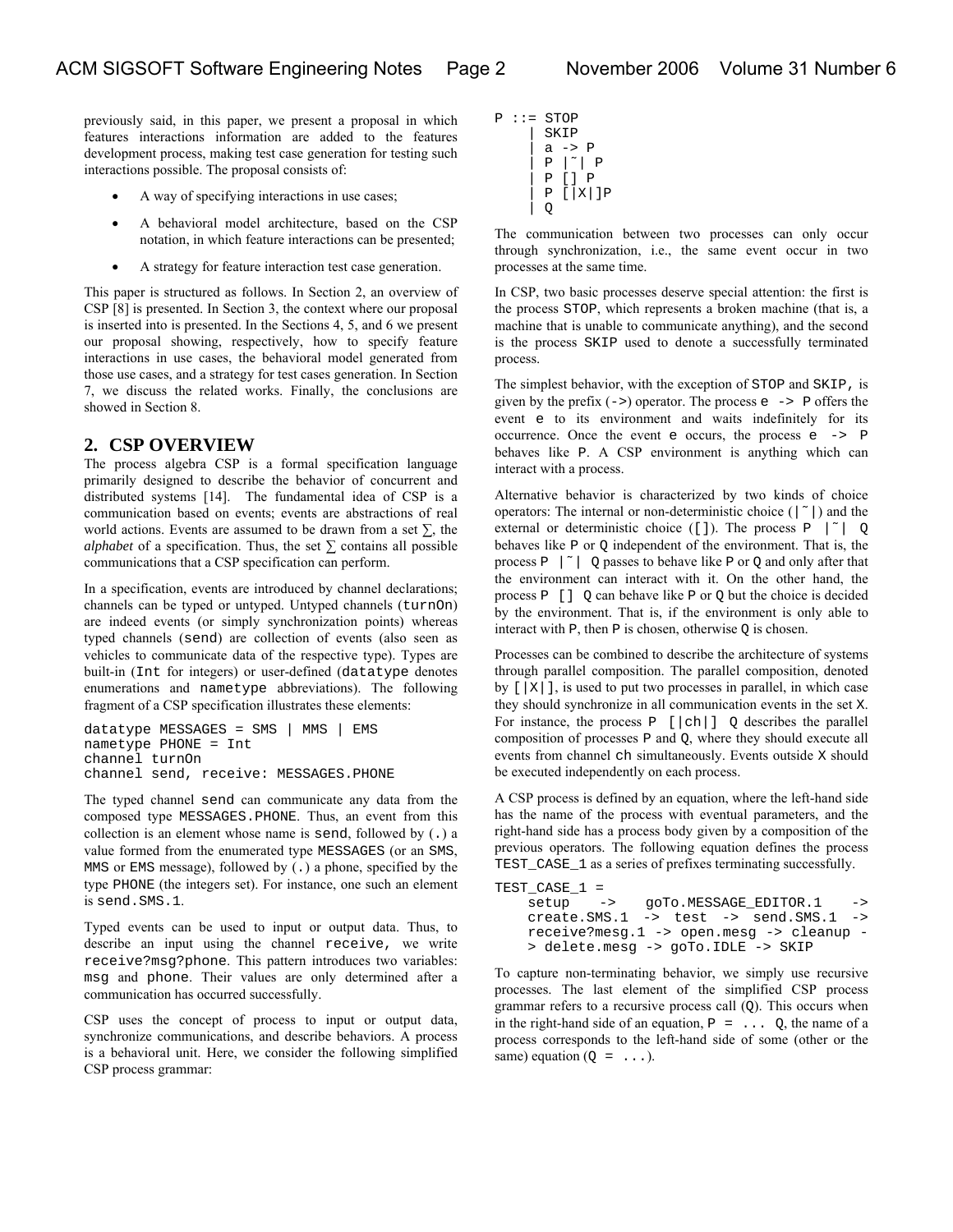In this case, the behavior is simply transferred to the right-hand side of the called process. Therefore, recursive behavior allows infinite system modeling.

#### **3. BACKGROUND**

In this section, we present the context where our solution is inserted. Such context is related to the other works of our project that are straightly connected to our proposal. Thus, as mentioned in Section 1, the features are implemented and tested in isolation. As we are interested about test, we present the process from a tester's point of view, from the requirements specification to test case generation. We do not present details of test case execution because it is not in the context of our work, which is limited to identifying the test cases.

In general, the process is as follows: first, the feature requirements are specified in use cases using a controlled natural language; second, the behavioral model is generated in CSP from use cases; and finally, the test cases are extracted from this behavioral model, as is shown in Figure 1.



**Figure 1. General view of feature test process** 

In the next subsections, we show, through an example, how each step of the process is contemplated in other to illustrate the context where our proposal is inserted into. Our use case example is called "Moving a Message from inbox to the Hot Message folder", which means that a new folder used for store the user's favorite messages is added to the mobile phone. The user can move messages to this new folder through shortcuts as well as perform other operations relating to the new folder.

# **3.1 Feature Requirements Specification in the Use Cases Notation**

The features are specified as use cases using a controlled natural language as the example shows in Figure 2 [3]. The controlled natural language is a subset of natural language (English) with a fixed grammar, in order to allow an automatic processing. Figure 2 presents the main flow of the use case, whereas Figure 3 presents an alternate flow. The flows are described through steps that include a user action and the respective system response. For instance, the step "5S" has the selection of the option "Move to Hot Message", and the respective system response is to show an alert saying that the message was moved.

Besides the actor action and the system response, each step has a condition (System State) that determines if the system response will happen or not. If the condition is not satisfied, an alternative flow must be specified, we have as an example the step "5S" of the main flow that has one alternative flow (steps "1E" and "2E" in Figure 3).

| Step<br>Id | <b>Actor Action</b>                      | System State                    | System Response                                           |
|------------|------------------------------------------|---------------------------------|-----------------------------------------------------------|
| 1S         | Go to Message Center.                    |                                 | "Hot Message" folder is<br>displayed.                     |
| 2S         | Go to "Inbox".                           |                                 | All inbox Messages are<br>displayed.                      |
| 3S         | Scroll to a message.                     |                                 | Message is highlighted.                                   |
| 4S         | Go to Context Sensitive<br>Menu.         |                                 | "Move to Hot Messages"<br>option is displayed.            |
| 5S         | Select "Move to Hot<br>Messages" option. | Message storage is not<br>full. | "Message moved to Hot<br>message folder" is<br>displayed. |

**Figure 2. Example of use case – main flow** 

|                | Alternative Flow |                                          |                          |                                           |            |
|----------------|------------------|------------------------------------------|--------------------------|-------------------------------------------|------------|
| From  <br>Step | Step<br>Id       | <b>Actor Action</b>                      | <b>System State</b>      | System Response                           | To<br>Step |
| <b>5S</b>      | 1E               | Select "Move to Hot<br>Messages" option. | Message storage is full. | "Memory required" dialog is<br>displayed. | X          |
|                | 2E               | Confirm memory<br>information dialog.    |                          | Message content is<br>displayed.          |            |

**Figure 3. Example of use case – alternative flow** 

### **3.2 Generating the Behavioral Model in CSP**

The general strategy for test cases generation consists of obtaining a formal behavioral model in CSP (automatic generation [3]) from the feature use cases. Then, using a test case extraction tool [13], the test cases can be obtained. In this section, we present the CSP model structure generated from use cases, however the algorithm for such generation will be not presented in details.

In this CSP model, each use case will be modeled by a process. The system process (System), as a whole, will consist of a random choice between the use cases processes, as the Figure 4 shows.



For instance, the UseCase1 process can model the use case presented in Figures 2 and 3.

In the CSP Model, each use case step, both user action and system response, will be modeled as an event of the respective process. In our context, the events are automatically generated from the use case phrase, using a tool [11]. The tool [11] generates CSP events from the controlled natural language (English phrases). For instance, such tool receives as input the phrase "Go to Message Center" and returns the respective CSP event "goto.DTGOT\_APPLICATION. (MESSAGE\_CENTER, {})". The CSP behavioral model is automatically generated using another tool [3] that is responsible for generating formal specifications from requirement documents. With the first tool that generates CSP events from phrases, and the second tool that, given a use case set, it generates a CSP behavioral model, we obtain the model presented in Figure 5.

Note that the main flow is modeled in the UseCase1 and UseCase1\_1 processes and the alternative flow is in UseCase1\_2. Thus, the choice shown in line 13 represents the condition contained in the use case related to the step "5S".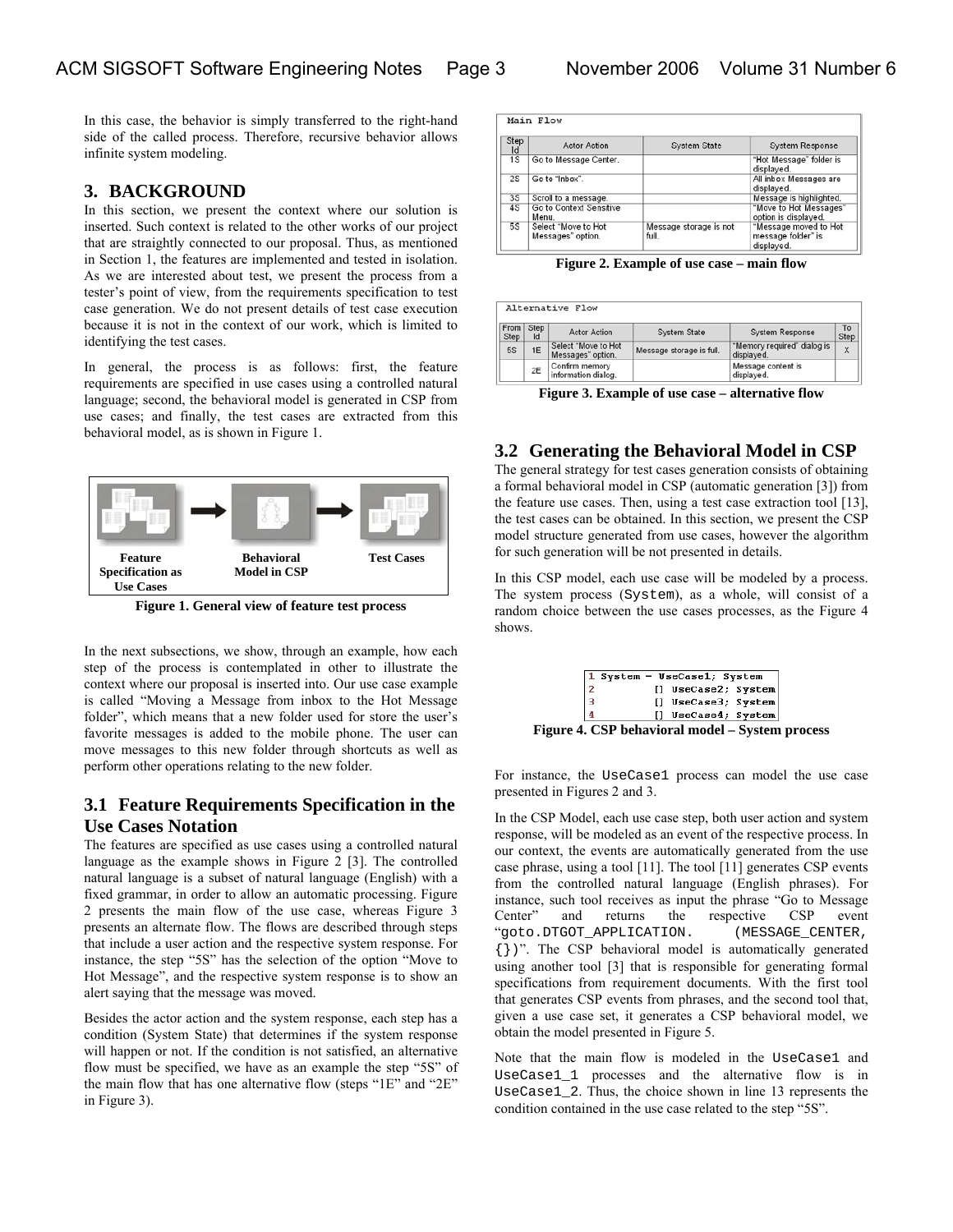

**Figure 5. CSP behavioral model – UseCase1 process** 

### **3.3 Test Case Generation**

From the generated behavioral model presented in the previous subsection, a test case generation tool [13] based on test purposes [16] can be run to generate test cases. Test purposes are system properties which the test cases must satisfy. Following the example shown in the previous subsections, a possible test purpose could be:

#### *UNTIL "Message moved to Hot Message Folder" is displayed.*

This test purpose, using the *UNTIL* notation, represents all system executions that make the system display the message "Message moved to Hot Message Folder". As an example of a test case generated from the UseCase1 process (see Figure 5), we have that shown in Figure 6. Note that the test case expression takes the system to the response "Message moved to Hot Message Folder".



**Figure 6. Test case** 

# **4. INTERRUPTION SPECIFICATION IN USE CASES**

As shown in the previous section, each feature is specified and tested in isolation. As the use cases, and consequently the generated behavioral model, do not have any information about features interactions, test cases for such cannot be generated. In this section, we will present an approach for specifying flows that cause feature interactions, called interruptions, as well as flows that do not permit or redefine interruptions behaviors.

The features interactions occur when a feature is executing a flow and other flow from another feature interrupt the first flow and then, begin its execution. For instance, given that a compose text message flow, of a send messages feature, is executing, i.e., the user is composing a text message. Then, an incoming call can arrive characterizing the interaction between send message and incoming call features.

For this flow to be present in the behavioral model and, consequently, test cases that exercise it can be identified, we need to: (1) specify the interrupt flow in use cases and (2) the main flow need to allow such interruption to occur. In Figure 7, we have an example of incoming message interruption use case.

| Step<br>Id          |            | Actor Action         | System State     | System Response                           |            |
|---------------------|------------|----------------------|------------------|-------------------------------------------|------------|
| 1S                  |            |                      | Incoming message | "Incoming Message" alert<br>is displayed. |            |
| 2S                  |            | Select "Read" option |                  | Message is displayed.                     |            |
|                     |            |                      |                  |                                           |            |
|                     |            | Alternative Flow     |                  |                                           |            |
| <b>From</b><br>Step | Step<br>Id | Actor Action         | System State     | System Response                           | To<br>Step |

**Figure 7. Incoming message interruption use case** 

The interruption use cases are specified when the feature related to that interruption is developed, and will be useful as default behavior for all other features that can interact with this interruption. The first step of the use case main flow contains condition information (*System State*) whose value is the interruption name, and the system response to when this interruption occur, that is, in this case it is shows an incoming message alert. The remaining parts of the flow are like a normal use case, including the alternate flows.

Once this interruption flow is specified, we assume that it can be executed at any time that another use case is executing. However, some flows can forbid any interruption or redefine its behavior. Using the use case presented in Section 3, we specify some interruption flows, as shown in Figure 8.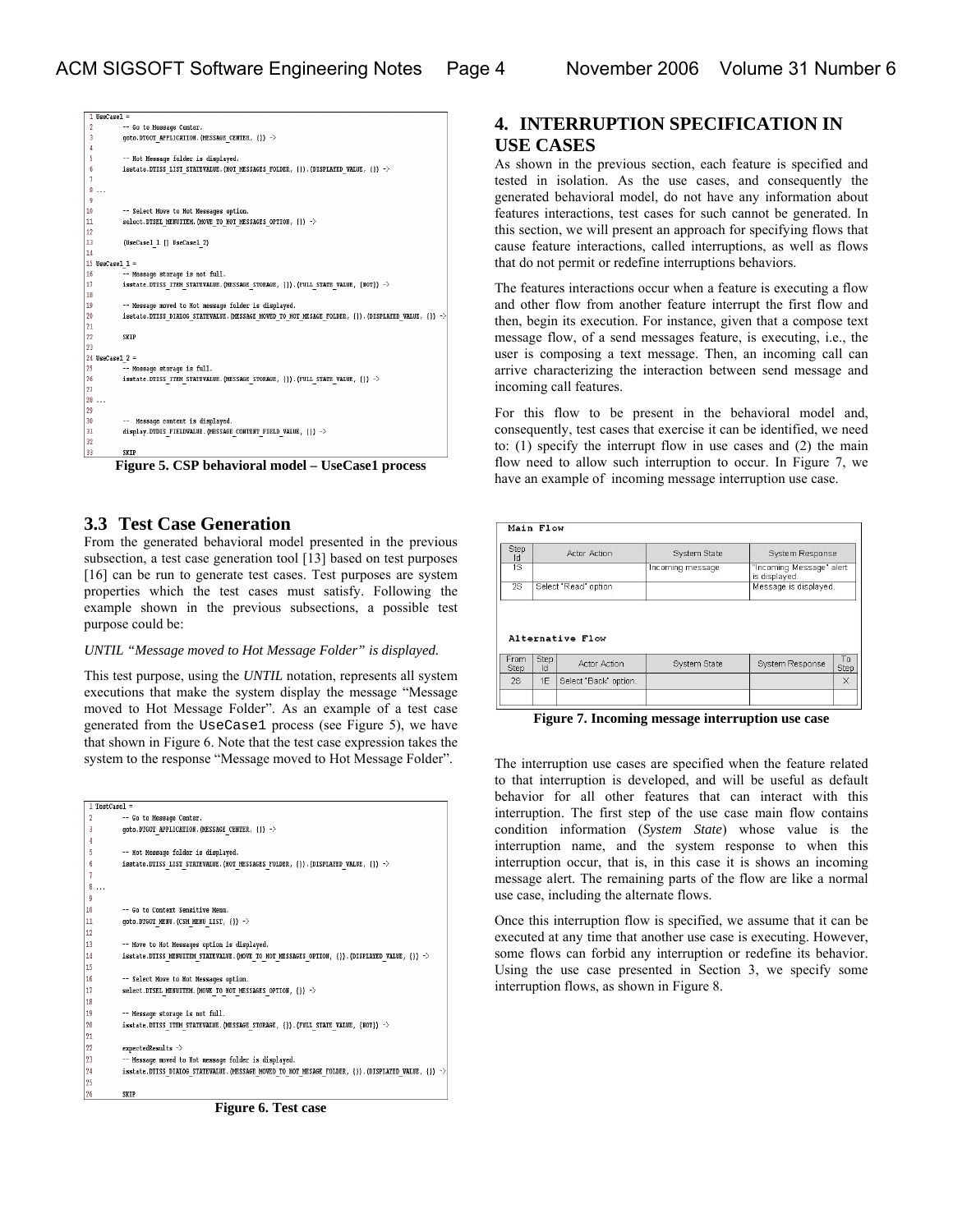| Interruptions |                |                  |                 |                 |                                           |            |
|---------------|----------------|------------------|-----------------|-----------------|-------------------------------------------|------------|
| From<br>Step  | Step<br>Id     | Interruption     | Actor<br>Action | System<br>State | <b>System Response</b>                    | Т٥<br>Step |
| 5S-SR         | 11             | Incoming message |                 |                 | "Incoming Message"<br>alert is displayed. | 5S-SR      |
| 2E-AA         | $\overline{2}$ | ANY              |                 |                 | NOT ALLOWED                               |            |
|               |                |                  |                 |                 |                                           |            |

**Figure 8. Interruptions behavior specification** 

A new table called *Interruptions* is added to the use case. In this table, we can specify interruptions that are not permitted, specifically one or all, as in the step "2I" (Figure 8). Moreover, the interruption behavior can be redefined, as occur in the step "1I" (Figure 8), where, with incoming message interruption, the system behavior will be only to show an alert informing that a new message has arrived. This behavior is different from the default, where the read message option is shown too. Each interruption table entry set refers to a main or alternative flow step, as the column "From Step" specifies. The acronyms AA and SR inform if the specification refers, respectively, to occurred interruption before the actor action or the system response.

In practice, with the specification presented in Figure 8, whenever a new message arrives when the user selects the move message to *Hot Messages* folder, only an alert will appear (step "1I" of Figure 8). Moreover, when a memory insufficient dialog box appears to the user, no interruptions can occur before the user confirms the message (step "2I" of Figure 8).

In summary, our strategy for interruptions specification in use cases consists of:

- Specify the default flows for interruptions as a use case when a feature inserts a new interruption on the system (see Figure 7);
- For each use case step, specify in the *Interruption* table (see Figure 8) if the interruptions are permitted or not, and the redefined behavior for each specific step. By default, the interruptions are permitted.

With this strategy of interruptions specification, interruptions behavior are defined during features development, without changing the typical development of features in isolation. Moreover, each specific feature can redefine the behavior of each interruption in each use case step, including, not permitting their execution. Thus as shown in the next sections, these information are used to build a behavioral model in CSP from where the test cases are extracted.

# **5. BEHAVIORAL MODEL GENERATION FROM USE CASE**

With the feature use cases, a CSP behavioral model is generated, as shown in Section 3. However, as well as the use cases presented, the behavioral model do not have interruption information and then, flows with features interactions are not generated. In this section, we present the CSP behavioral model architecture that can generate flows with interruptions. Then, we show how the use cases presented in Section 4 are used to get the behavioral model.

For the sake of simplicity, Figure 9 shows a general view of the proposed solution to the CSP behavioral model. In that model, we

can see the behavioral model processes. Besides the process that execute a feature general use cases (*Feature X*) and a process that represents the feature interruption use cases (*Feature Y*), the model presents two other processes responsible for launch and manage the interruptions. It is important to note that this is a behavioral model, and that such processes do not have any relation to the possible software components.



**Figure 9. General view of the behavioral model** 

Figure 9 presents an example of a model where we have "*Feature X*" as a main feature (that is executing), "*Interruption Dispatcher*" as a process responsible for generating interruptions, "*Interruption Manager*" as a process responsible for delegating the interruption handling to the responsible features, and "*Feature Y*" as a feature responsible for handling a specific interruption.

The "*Interruption Dispatcher*" communicates with the "Interruption Manager" through two signals: *interrupt* and *noInterruption*. With the *interrupt* signal we have that an interruption has occurred in the system, for instance, an incoming message. And with the *noInterruption* signal follows the information that no interruption has occurred. The features communicate with the "*Interruption Manager*" through four signals: *allowInterruption*, *interrupt*, *restart*, and *finish*. *allowInterruption* is used by the features to inform the "*Interruption Manager*" that in that executing point interruptions are allowed. *interrupt* is used by "*Interruption Manager*" to inform the features that an interruption has occurred. *restart* is used by "Interruption Manager" to inform the feature that it can continue its execution. And *finish* signal is used by the features that handle interruptions to inform the "Interruption Manager" that such handling has finished.

As we can see in Figure 9, an example of this model flow would be as follows. After the *Feature X* executes a specific step (*step1*), it sends an *allowInterruption* signal to "*Interruption Manager*"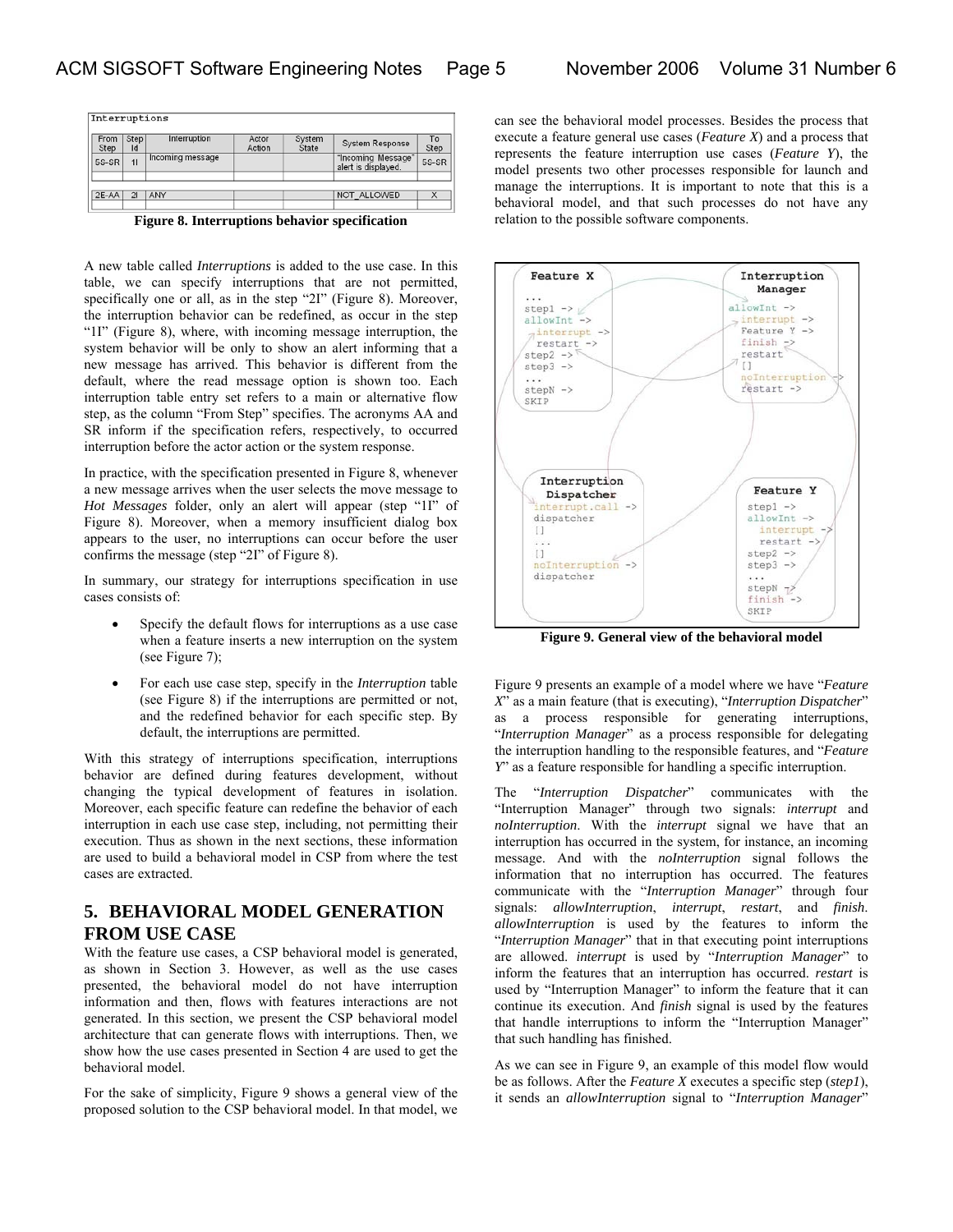informing that in that point interruptions are allowed. At this moment, the "*Interruption Dispatcher*" can send a *noInterruption* signal informing that no interruption has occurred, or *interrupt*, making the "*Interruption Manager*" transfer the execution to the *Feature Y*, that is responsible for the interruption handling. When this feature finishes the handling, a *finish* signal is sent to "*Interruption Manager*" that send a *restart* signal to the main feature (*Feature X*), so that it continues its execution.

Notice that the "*Interruption Manager*" process has a feature scheduling as its main functionality, defining which feature should be executing at a time. In our behavioral model, the interruptions event is a random event generated by the "*Interruption Dispatcher*". It is important to remark that the presented model captures the parallelism that there is between the features execution and the model is very scaleable in a way that we can model even nested interruptions.

### **5.1 CSP Behavioral Model**

The behavioural model is specified in CSP, where each component is modeled as a CSP process, as we showed in Section 3. Due to space restrictions, we present only fragments of the extended CSP model.

Figure 10 presents the process that models the system without interruptions (*System*), as we showed in Section 3, and the process that represents the system with interruptions behaviors (*System\_INT*). This system consists of the parallel execution of the feature (use cases set), the process relating to the "*Interruption Manager*", and the process relating to the "*Interruption Dispatcher*".

Figure 5 presents a portion of the CSP model relating to the respective feature. For this CSP model be able to interact with the "*Interruption Manager*", we need to add events to the model. Thus, we have to add the fragment code shown in Figure 11 between two events that allow interruptions. Note that the open parenthesis symbol in Line 2 (Figure 11) does not have the respective close parenthesis symbol, and therefore, we need to add a close parenthesis symbol at the final of each process for each fragment added. In the fragment (Figure 11), *intRedirect* is the interruption set that closes the use case flow. For instance, an interruption caused by low battery in the mobile phone turns off the device. The *intNotAllowed* set contains the not allowed interruptions.

|    | 1 System = UseCase1; System                                            |
|----|------------------------------------------------------------------------|
| -2 | [] UseCase2; System                                                    |
| 3  | [] UseCase3; System                                                    |
| 4  | [] UseCase4; System                                                    |
|    |                                                                        |
|    | 6 System INT = System [ intEventSet ]                                  |
|    | (INTERRUPTION MANAGER(0) [ intDispatcherSet ] INTERRUPTION DISPATCHER) |
|    | Figure 10. CSP model with interruptions – System INT                   |
|    | process                                                                |

|    | l allowinterruption.U ->                                                     |
|----|------------------------------------------------------------------------------|
|    |                                                                              |
| 3  |                                                                              |
|    | -- An interruption that redirects the execution has occurred.                |
|    | interrupt.0?which:intRedirected -> defaultHandling.0 -> restart.0 -> SKIP    |
|    |                                                                              |
|    | П                                                                            |
|    |                                                                              |
|    |                                                                              |
| 10 | -- An interruption that does not redirect the execution has occurred.        |
| 11 | interrupt.0?which:diff(Interruptions, union(intRedirected,intNotAllowed)) -> |
| 12 | $defaultHandling. 0 ->$                                                      |
| 13 | $restart.0 \Rightarrow$ SKIP                                                 |
| 14 |                                                                              |
| 15 |                                                                              |
| 16 |                                                                              |
| 17 | -- A not allowed interruption has occurred.                                  |
| 18 | interrupt.0?which:intNotAllowed -> SKIP                                      |
| 19 |                                                                              |
| 20 |                                                                              |
| 21 |                                                                              |
| 22 | -- No interruption has occurred.                                             |
| 23 | $restart.0 \rightarrow SKIP$                                                 |
| 24 |                                                                              |
| 25 | ۱,                                                                           |

**Figure 11. Code to be added between the behavioral model events** 

The *allowInterruption* event in Line 1 (Figure 11) informs to the "*Interruption Manager*" that interruptions are allowed. In Line 5 (Figure 11), there will be synchronization if an interruption of the *intRedirect* set occurs, i.e., if an interruption that closes the use case flow occurs. In Line 11 (Figure 11), there will be synchronization if an interruption not belonging to the *intRedirect* set occurs, i.e., if an interruption that does not close the use case flow occurs. After synchronizing, the event *defaultHandling* informs to the "*Interruption Manager*" that the interruption behavior handling is default, i.e., there is not behavior redefinition to this step. The Line 18 (Figure 11) contains the handling for when a not allowed interruption occurs, and the Line 23 (Figure 11) contains the handling for when no interruption occurs.

As we can see in Figure 11, the synchronization channels are indexed (in the figure, with value 0). This is due to the fact that the "*Interruption Manager*" can handle many features, as occur when interruptions interrupt the others interruptions behavior, and so on. In this way, we are using indexes to identify which feature is been handling, and as it is the main feature, i.e., the first that can be interrupted, its index is 0.

Thus, with the Figure 11 code fragment added, part of the model presented previously in Figure 5 can be seen in Figure 12, where such code fragment was added between the steps of Lines 3 and 31.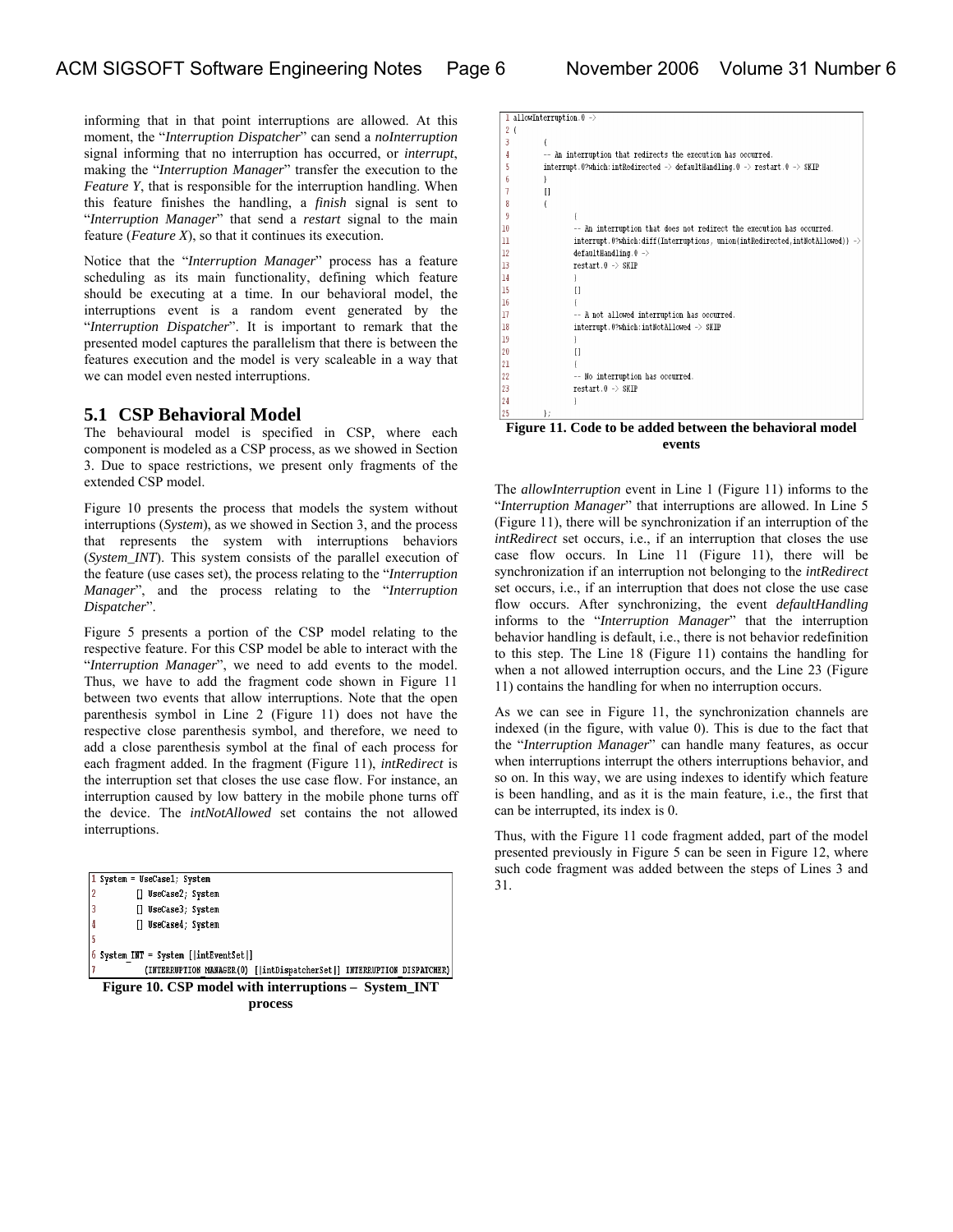| $1$ UseCase $1 =$                                                                        |  |
|------------------------------------------------------------------------------------------|--|
| $\overline{2}$<br>-- Go to Message Center.                                               |  |
| 3<br>qoto.DTGOT APPLICATION. (MESSAGE CENTER, {}) ->                                     |  |
| 4                                                                                        |  |
| allowInterruption.0 -><br>5                                                              |  |
| б                                                                                        |  |
| 7<br>l                                                                                   |  |
| -- An interruption that redirects the execution has occurred.<br>8                       |  |
| interrupt.0?which:{BATTERY REMOVE} -> defaultHandling.0 -> restart.0 -> SKIP<br>9        |  |
| 10<br>J.                                                                                 |  |
| 11<br>$\mathbf{I}$                                                                       |  |
| 12                                                                                       |  |
| 13<br>t                                                                                  |  |
| 14<br>-- An interruption that does not redirect the execution has occurred.              |  |
| interrupt.0?which:diff(Interruptions, union({BATTERY REMOVE},{})} -><br>15               |  |
| defaultHandling.0 -> restart.0 -> SKIP<br>16                                             |  |
| 17                                                                                       |  |
| 18<br>I1                                                                                 |  |
| 19                                                                                       |  |
| -- A not allowed interruption has occurred.<br>20                                        |  |
| 21<br>interrupt.0?which: $\{\} \rightarrow$ SKIP                                         |  |
| 22<br>J.                                                                                 |  |
| 23<br>Π                                                                                  |  |
| 24                                                                                       |  |
| 25<br>-- No interruption has occurred.                                                   |  |
| $restart.0 \rightarrow SKIP$<br>26                                                       |  |
| 27                                                                                       |  |
| 28<br>۱;                                                                                 |  |
| 29                                                                                       |  |
| -- Hot Message folder is displayed.<br>30                                                |  |
| isstate.DTISS LIST STATEVALUE. (HOT MESSAGES FOLDER, {}). (DISPLAYED VALUE, {}) -><br>31 |  |
| 32                                                                                       |  |
| 33<br>(UseCasel 1 [] UseCasel 2)                                                         |  |
| ,,,,,,,,,<br>34                                                                          |  |

**Figure 12. CSP model with interruption – UseCase1 process** 

The process that models the *Interruption Dispatcher* is presented in Figure 13. This process behaves as an interruption selector, that is, it can dispatch an interruption (*intEvent.INCOMING\_CALL* or *intEvent.INCOMING\_MSG*) or not (*noInterruption*).

| $E^*$ . $A^*$ $A^*$ $A^*$ $A^*$ $A^*$ $A^*$ $A^*$ $A^*$ $A^*$ $A^*$ $A^*$ $A^*$ $A^*$ $A^*$ $A^*$ $A^*$ $A^*$ $A^*$ $A^*$ $A^*$ $A^*$ $A^*$ $A^*$ $A^*$ $A^*$ $A^*$ $A^*$ $A^*$ $A^*$ $A^*$ $A^*$ $A^*$ $A^*$ $A^*$ $A^*$ $A^$ |
|--------------------------------------------------------------------------------------------------------------------------------------------------------------------------------------------------------------------------------|
| noInterruption -> INTERRUPTION DISPATCHER                                                                                                                                                                                      |
|                                                                                                                                                                                                                                |
|                                                                                                                                                                                                                                |
| intEvent.INCOMING MSG -> INTERRUPTION DISPATCHER                                                                                                                                                                               |
|                                                                                                                                                                                                                                |
| intEvent.INCOMING CALL -> INTERRUPTION DISPATCHER                                                                                                                                                                              |
| INTERRUPTION DISPATCHER =                                                                                                                                                                                                      |
|                                                                                                                                                                                                                                |

**Figure 13. CSP model with interruption – INTERRUPTION\_DISPATCHER process** 

A process fragment that models the *Interruption Manager* can be seen in Figure 14. When the feature synchronizes the *allowInterruption* event, the *Interruption Dispatcher* will dispatch an interruption or the event *noInterruption* (see Figure 13). If no interruption is dispatched (Line 17 in Figure 14), the *Interruption Manager* will only restart the feature execution (*restart* signal).



**Figure 14. CSP model with interruption – INTERRUPTION\_MANAGER process** 

If an interruption occurs, there are two possible behaviors:

- **Default Behavior**. When synchronizing the *defaultHandling* event (Line 7 in Figure 14), the INTERRUPTION\_PROCESS process begins to behave as a parallel process between the process responsible for the interruption behavior and itself, with the increased indexes (Line 9 in Figure 14).
- New Behavior. The feature itself defines the behavior, and therefore the *Interruption Manager* does not need to do anything.

When a feature that is handling an interruption finishes its execution, it sends a *finish* signal (Line 30 in Figure 14) to the *Interruption Manager* that restart the last interrupted feature (*restart*.(*index* - 1)).

As we showed in the Section 3, a use case can contain a new behavior specification to a given interruption. In our example, such specification is present in the code fragment of the Figure 15. Note that the fragment between the Lines 16 and 19 (Figure 15) was added in order to redefine the behavior of the incoming message feature. If this interruption occurs, the behavior defined in the USE CASE 1 INCOMING MSG REDEFINED 1 process will be executed instead of the default behavior, as we had specified in the Figure 8.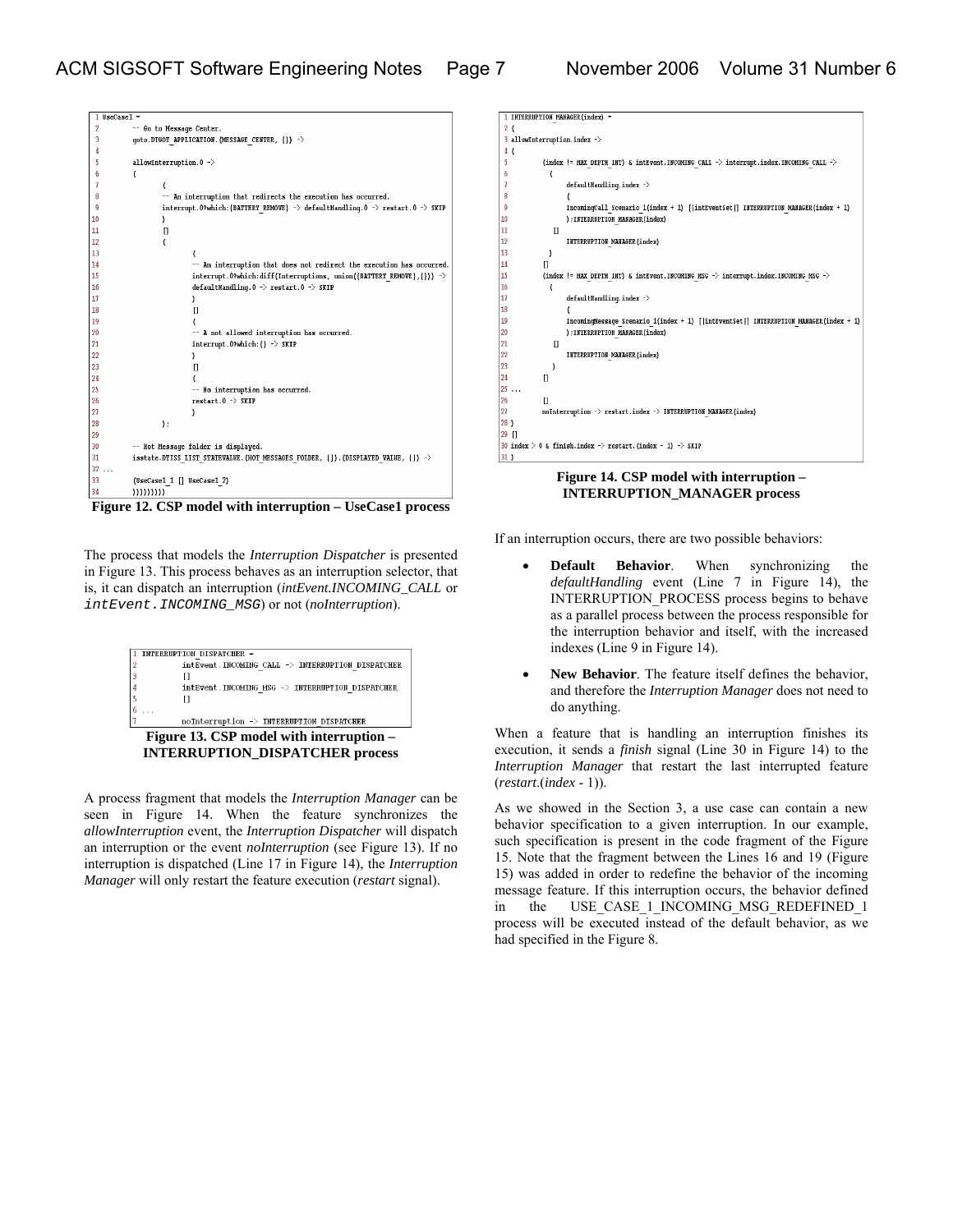

**Figure 15. CSP model with interruption – UseCase1 process with redefined behavior** 

### **5.2 Behavioral Model Generation**

Thus, as mentioned in Section 3, from the use cases specifications of features, a CSP behavioral model is generated. In this sense, using the use cases with interruptions information (presented in Section 4), and with the CSP behavioral model generated for features, we will present a strategy for the automatically generation of the extended behavioral model presented in this section.

As shown in Figure 10, the process relating to the system as a whole is placed in parallel with the *Interruption Manager* and the *Interruption Dispatcher*. The next step of the strategy is to insert the synchronization events with the *Interruption Manager* into the process relating to the use cases (e.g. UseCase1), according to the interruptions specifications. This step is composed, basically, of three rules:

**Rule 1.** The code present in Figure 11 must be added between events where the interruptions are allowed.

**Rule 2.** No code needs to be added if no interruptions are allowed, but if only an interruption set is not allowed , the code present in Figure 11 must be added, where the intNotAllowed set is a set containing such interruptions not allowed.

**Rule 3.** If an interruption is redefined, as we can see in Figure 8 for an incoming message interruption, its behavior must be specified in a new process (e.g. USE\_CASE\_1\_INCOMING\_MSG\_REDEFINED\_1) and a code, such as the one presented in Lines 16 to 19 (Figure 15), must be added.

# **6. AUTOMATIC GENERATION OF TEST CASES**

We have shown in Section 3 that, from the CSP behavioral model, a test case generation tool, that does such generation based on test purpose, is used for obtaining test cases. Thus, we will show how to build test purposes in a way of generating test cases to the feature interaction test, i.e., test cases with interruptions flows (not possible before).

Test purpose is a system property specification that allows the test case generation to focus on the test of such property in the implementation. For this, we need to define some properties for interaction test. We divide the properties into two groups: specific properties for interruptions and properties extracted from requirements.

To generate specific test cases (e.g. INCOMING\_MSG) for a given interruption, we have the test purpose of the Figure 16. This test purpose specifies flows where, before moving a message to the hot messages folder, an incoming call is received by the user.

**UNTIL "Incoming Message" alert is displayed** 

**UNTIL "Message moved to Hot message folder" is displayed** 

#### **Figure 16. Test purpose for INCOMING\_MSG interruption**

When we give this test purpose (Figure 16) together with the model presented in Section 5 as input to the test case generation tool, we will obtain the test cases set presented in Figure 17. The events between the Lines 5 and 12 (see Figure 17) represent the occurrence of the incoming message interruption. The other test cases generated will differ from this, for example, by the moment where the interruption will occur.

```
1 TestCase1 =-- Go to Message Center.
              goto.DTGOT APPLICATION.(MESSAGE CENTER, {}) ->
             -- Display Incoming Message Alert
 5
              display.DTDIS_ITEM.(INCOMING_MESSAGE_ALERT, {}) ->
 \overline{6}7
              -- Read Message
              read. DTREA SENDABLEITEM. (MESSAGE, \{\}\ ->
 \overline{8}-- Message content is displayed.
10
              display.DTDIS_FIELDVALUE.(MESSAGE_CONTENT_FIELD_VALUE, {}) ->
              -- Press Exit key
\begin{array}{c} 11 \\ 12 \end{array}\texttt{press.DTPRE} \xrightarrow{\texttt{KEY}} (\texttt{EXT\_KEY}, \ {\}) \rightarrow\overline{13}14\,-- Hot Message folder is displayed.
15\,isstate.DTISS LIST STATEVALUE. (HOT MESSAGES FOLDER, {}). (DISPLAYED VALUE, {}) ->
\frac{16}{17}...
\overline{18}19
              -- Select Move to Hot Messages option.
\begin{array}{c} 20 \\ 21 \\ 22 \\ 23 \end{array}select.DTSEL MENUITEM. (MOVE TO HOT MESSAGES OPTION, {}) ->
              -- Message storage is not full.
             isstate.DTISS ITEM STATEVALUE. (MESSAGE STORAGE, {}). (FULL STATE VALUE, {HOT}) ->
24
25
              -- Message moved to Hot message folder is displayed.
\begin{array}{c} 26 \\ 27 \end{array}isstate.DTISS_DIALOG_STATEVALUE.(MESSAGE_MOVED_TO_HOT_MESAGE_FOLDER,{}).(DISPLAYED_VALUE {}) ->
              SKIP
```
**Figure 17. Test case for the Figure 6 test purpose** 

A test purpose can be specified for testing a requirement that is not present in the use case. For instance, we have the requirement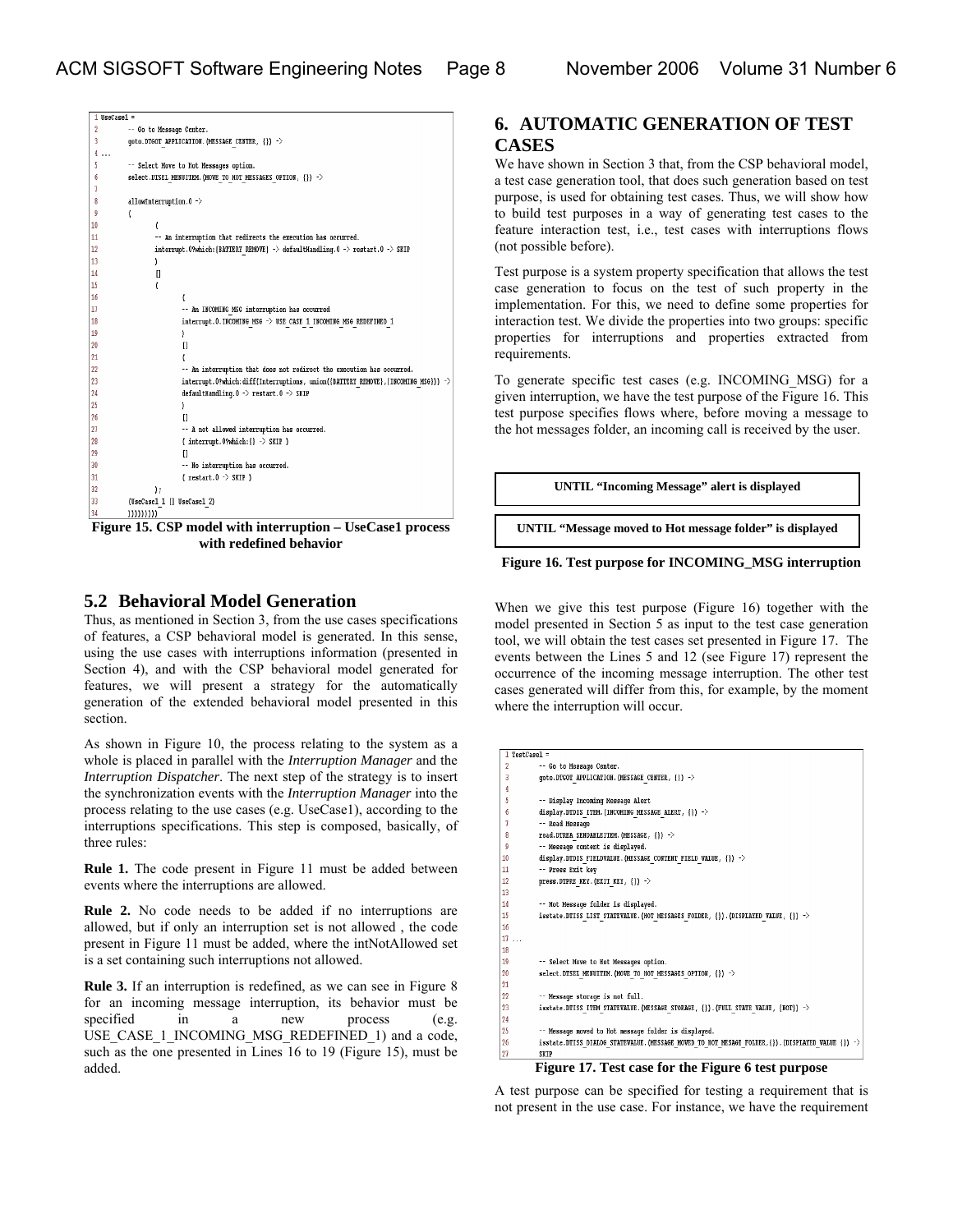shown in Figure 18, which cannot be specified in use cases. However, we can test it using test purposes, as the test purpose presented in Figure 19. This test purpose will generate test cases where the *Auto-Cleanup* operation occurs, but soon later, at least one message can be founded in the hot messages folder, meaning that such operation did not change anything in the folder, as specifies the requirement of the Figure 18. Amongst such test cases, we have the test cases of the Figure 20.

> **The Auto-Cleanup operation must not erase the messages of the hot messages folder**

**Figure 18. System requirement** 



**Figure 19. Test purpose for Figure 18 requirement** 

| $TestCase2 =$ |                                                                                            |
|---------------|--------------------------------------------------------------------------------------------|
|               | -- Go to Message Center                                                                    |
|               | qoto.DTGOT APPLICATION. (MESSAGE CENTER, {}) ->                                            |
|               | -- Hot Message folder is displayed                                                         |
|               | isstate.DTISS LIST STATEVALUE.(HOT MESSAGES FOLDER,{}).(DISPLAYED VALUE,{}) ->             |
|               |                                                                                            |
|               | -- Perfomes Cleanup                                                                        |
|               | start.DTSTA OPERATION. (CLEAN UP, {}) ->                                                   |
|               |                                                                                            |
| 10            | -- Go to Hot Message folder                                                                |
| 11            | $qoto.DIGOT LIST. (HOT MESSAGES FOLDER, \{\})$ ->                                          |
| 12            | -- All messages from Hot Message folder are displayed                                      |
| 13            | display. DTDIS SENDABLEITEM LIST. (MESSAGE, {ALL}). (HOT MESSAGES FOLDER, {}) ->           |
| 14            | -- Scroll to a message.                                                                    |
| 15            | qoto.DTGOT SENDABLE ITEM. (MESSAGE, {}) ->                                                 |
| 16            | -- Message is Highlighted                                                                  |
| 17            | isstate.DTISS SENDABLEITEM STATEVALUE.(MESSAGE,{}).(HIGHLIGHTED VALUE,{})<br>$\rightarrow$ |
| 18            | <b>SKTP</b>                                                                                |

**Figure 20. Test cases for Figure 16 test purpose** 

# **7. RELATED WORKS**

This section presents some works related to our proposal. Ryser and Glinz [15] show a practical approach to test systems using scenarios (use cases). They proposed a procedure to use scenarios in a defined way to systematically derive test cases for system test. This is done by formalization of natural language scenarios into state charts, annotation of state charts with helpful information for test case creation/generation and by the path traversal in the state charts to determine concrete test cases. As a drawback, we can mention the use of natural language, since a scenario transformed into a state chart by one developer may differ significantly from a state chart developed from the same scenario by another developer and it is very difficult to automate the process. Our proposal uses a template that is filled out with a controlled natural language, and then we obtain the behavioral model automatically.

Hartmann et al [7] present a way of generating integration test cases from UML State charts. Developers first define the dynamic behavior of their components via UML State charts, specify the interactions amongst them (using CSP annotated in the diagrams) and finally annotate them with test requirements. Test cases are then derived from these annotated State charts using a tool developed by the authors. Besides the use of commercial UML modeling tools such as Rational Rose, the developers need to build state chart diagrams that are not very popular and know the process algebra CSP. In our proposal, the user only needs to fill out the templates and define the test purposes.

Bertolino and Gnesi [1] propose a methodology to manage the testing process of product lines, based on the requirements expressed in the use cases. The use cases are described through structured natural language in a proposed template, but the template does not allow specifying interactions between use cases.

Finally, Lorentsen et al [12] propose a way of identifying categories of interactions and create behavioral models that capture those interactions. They have been used Colored Petri Nets to manually model the interactions. The disadvantage of this proposal is because the developers need to know Petri Nets and the process is not automatic.

# **8. CONCLUDING REMARKS**

This paper presents a strategy for test case generation aiming to test feature interactions in a context where features are developed in isolation. Also, a way of specifying interaction requirements in use cases is presented. In this strategy, the engineer specifies the possible interruptions that can or cannot occur for a given use case step, besides the interruptions behavior. A CSP behavioral model architecture is presented, besides a strategy of generating such behavioral model from interruption specifications contained in the use cases. Finally, a strategy for generating test cases using a test purpose-based tool is presented, including possible ways of specifying the test purposes and how to build them.

Since the interruptions specification uses an existing template, our proposal of specifying interruptions will not have problems relating to the engineers acceptance that are responsible for writing requirements. They will continue writing the features requirements in isolation [3]. The example showed in this paper was used as case study in order to compare the current process used in Motorola with our proposal. We verified that in the current test case set there were tests only for the auto cleanup interruption. Our proposal added some kind of interruptions as incoming call, incoming message, and remove battery. As a result, we have seen that our proposal generated more test cases than the current process and our proposal identified new interactions scenarios that were not being exercised.

Relating to the process automation, the behavioral model generation from use cases is a process completely automatic and the test case generation is an automatic process too that uses other tools of our research project.

### **9. ACKNOWLEDGMENT**

This work has been developed in the context of a research cooperation between Motorola Inc. and CIn-UFPE/Brazil. We thank the entire group for all the support, criticisms and suggestions throughout the development of this research. In particular, we thank Alexandre Mota for commenting on and